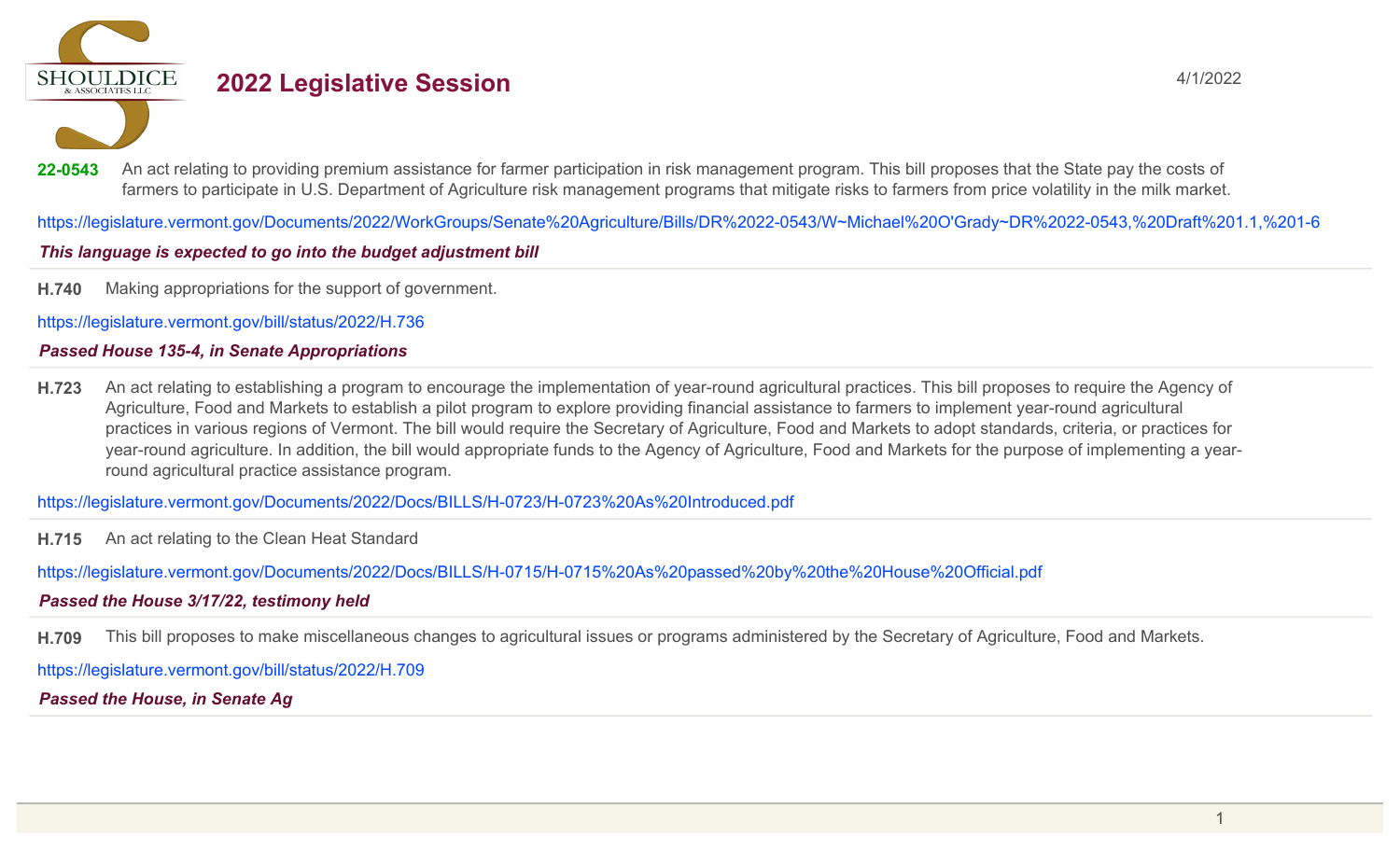**H.705** An act relating to prohibiting the running of livestock at large. This bill would prohibit owners of livestock from allowing livestock that they own or control from running at large. The bill would require livestock owners to enclose livestock within a sufficiently maintained fence composed of posts and rails, posts and palings, posts and planks or palisades, posts and wire, or rails alone. If livestock were to escape from a fence or run at large, the owner of the livestock would be subject to a civil penalty in the Judicial Bureau of up to \$500.00 for a first offense and up to \$1,500.00 for a second or subsequent offense. The bill also would authorize a municipality through municipal law enforcement or a municipal public health official to enforce the requirements to enclose livestock and prevent the running at large of livestock. In addition, the bill would provide that the owner of livestock shall be liable for all damages caused by livestock running at large.

#### https://legislature.vermont.gov/bill/status/2022/H.705

**H.704** An act relating to the regulation of accessory on-farm businesses. This bill proposes to clarify the definition of "accessory on-farm business." It would prohibit regional and municipal plans from banning accessory on-farm businesses. It would remove the requirement for the business to be subordinate to the farm, provided gross sales from the business do not exceed \$200,000.00 annually. It would exempt water from the calculation used to determine if products are principally produced on the farm. To be exempt from Act 250, it would limit the amount of land used by an accessory on-farm business to one acre and set the maximum size of new buildings to 4,000 square feet.

https://legislature.vermont.gov/committee/document/2022/8/Date/3-11-2022#documents-section

#### *In House Natural Resources*

**H.696** This bill proposes to amend the definition of accessory on-farm business to add a new type of activity. It would add "on-farm restaurants" as an option for farms looking to add an accessory on-farm business to the property if, daily, the restaurant featured products produced on the farm. This would prohibit municipal bylaws from banning on-farm restaurants

https://legislature.vermont.gov/bill/status/2022/H.696

**H.679** An act relating to fiscal year 2022 budget adjustments.

https://legislature.vermont.gov/bill/status/2022/H.679

#### *ACT 83, Signed by Governor on March 16, 2022*

**H.657** An act relating to the designation of a lake in crisis. This bill proposes to strike as a requirement for the designation of a lake in crisis that the lake is located in a municipality in which the lake or a portion of the lake is located has reduced the valuation of real property due to the condition of the lake.

https://legislature.vermont.gov/bill/status/2022/H.657

*Introduction and walk-through on 2/16/22*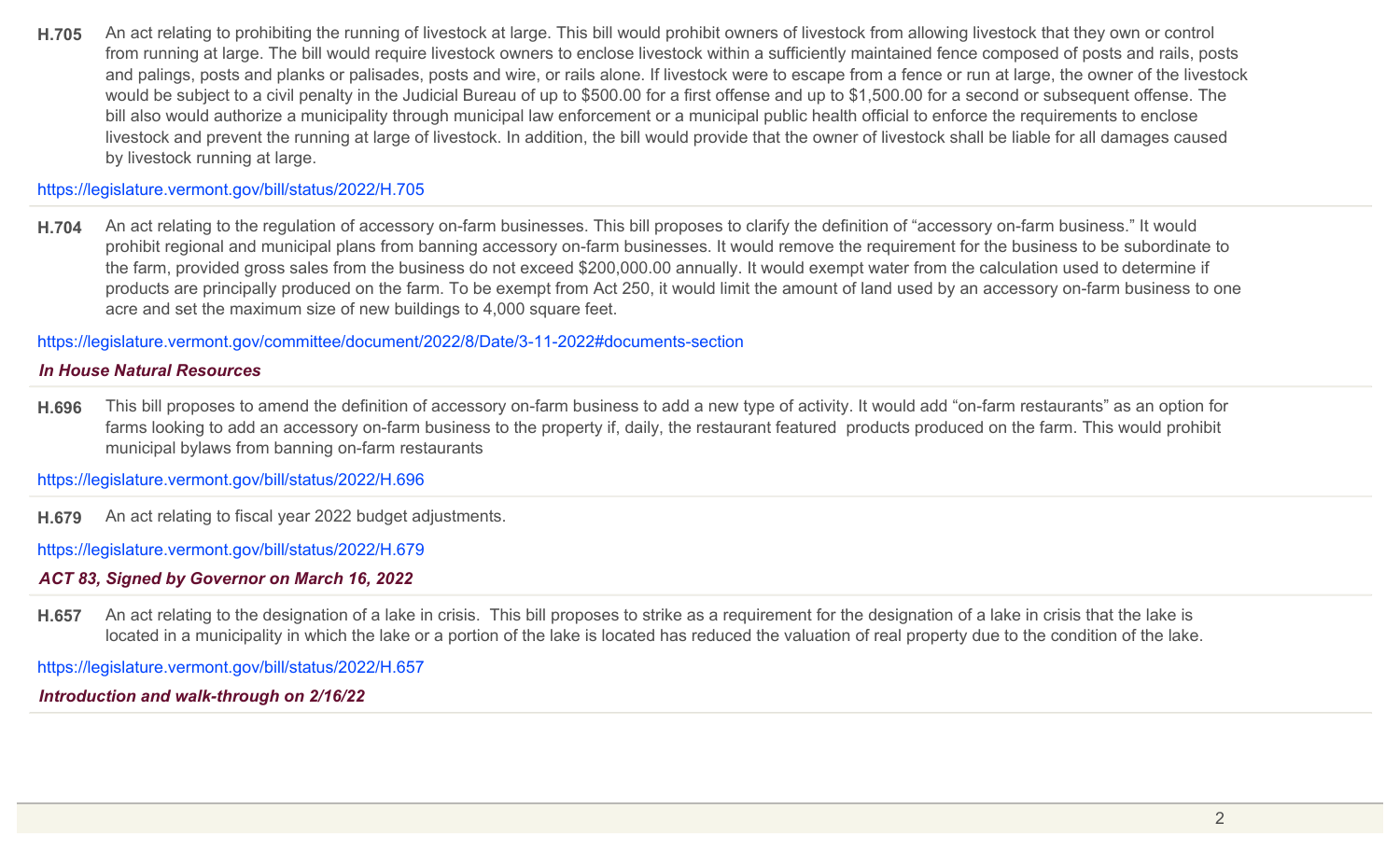**H.653** An act relating to the creation of an ecological management qualification for the Use Value Appraisal program. This bill proposes to create a new category of management plans that would allow forested lands managed to increase carbon sequestration, carbon storage, or enhance wildlife biodiversity to qualify for the Use Value Appraisal program.

https://legislature.vermont.gov/bill/status/2022/H.653

**H.650** An act relating to prohibiting perfluoroalkyl and polyfluoroalkyl substances in products to be sold in Vermont and the use and import of wastes containing microplastics. This bill proposes to prohibit the intentional use of perfluoroalkyl and polyfluoroalkyl substances in products to be sold in Vermont. This bill also proposes to prohibit the use and import of wastes that contain microplastics.

https://legislature.vermont.gov/bill/status/2022/H.650

**H.627** An act relating to the Vermont Economic Development Authority.

https://legislature.vermont.gov/bill/status/2022/H.627

# *Expands eligibility for loans- Up for Action in the Senate*

**H.626** An act relating to the sale, use, or application of neonicotinoid pesticides. This bill proposes to prohibit the use of the neonicotinoid pesticides until the Secretary of Agriculture, Food and Markets adopts rules for the sale, use, or application of neonicotinoid pesticides. If the Secretary fails to adopt the rules by July 1, 2024, the prohibition on the sale, use, or application of neonicotinoid pesticides would become permanent.

https://legislature.vermont.gov/bill/status/2022/H.626

## *Passed the House 3/22, testimony held this week*

**H.610** An act relating to airport expansion and primary agricultural soils.

https://legislature.vermont.gov/bill/status/2022/H.610

# *Combined with H.704 and voted out of House Ag on 3/11/22 8-0*

**H.606** An act relating to community resilience and biodiversity protection. This bill proposes to establish State goals of conserving 30 percent of the land of the State by 2030 and 50 percent by 2050.

https://legislature.vermont.gov/bill/status/2022/H.606

# *Passed House 3/16*

**H.605** An act relating to clean water funding. This bill proposes to require the Clean Water Board to recommend for annual appropriation at least \$200,000.00 annually to fund ECO AmeriCorps members who are assigned to clean water programs in the State.

https://legislature.vermont.gov/bill/status/2022/H.605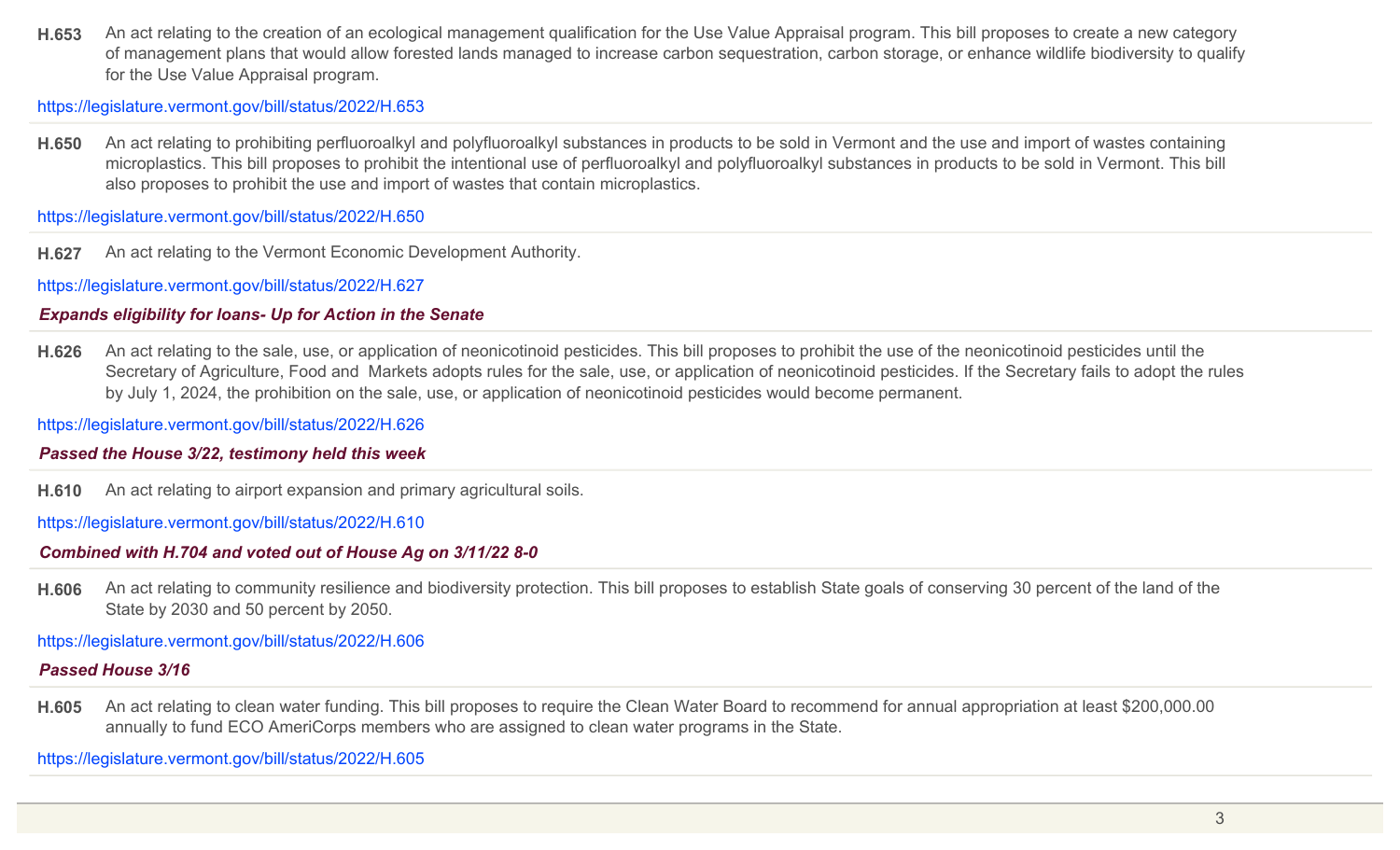**H.581** An act relating to rural economic development.

#### https://legislature.vermont.gov/bill/status/2022/H.581

**H.543** An act relating to regulation of wetlands in the State. This bill proposes to establish as State policy that wetlands shall be regulated and managed by the State to produce a net gain of wetlands acreage. The bill would require the Secretary of Natural Resources to amend the Vermont Wetlands Rules to incorporate the net gain policy. In addition, the bill would require the Vermont Significant Wetlands Inventory maps to be updated and revised annually.

.

**H.542** An act relating to establishing riparian protection areas in the State. This bill proposes to require establishment of a riparian protection area adjacent to each stream in the State. A riparian protection area would be required to be at least 50 feet from the top of bank or top of slope of a stream with 0.25 or less square miles in drainage area and at least 100 feet from the top of bank or top of slope for a stream with greater than 0.25 square miles in drainage area. A person would be prohibited from creating cleared area or constructing impervious surface within a riparian protection area unless permitted by the Secretary of Natural Resources or allowed as a use under the act.

https://legislature.vermont.gov/bill/status/2022/H.542

**H.501** An act relating to physical contaminant standards for residual waste, digestate, and soil amendments.

https://legislature.vermont.gov/bill/status/2022/H.501

### *Passed House on 2/25/2022 - similar to S.282*

**H.492** An act relating to the structure of the Natural Resources Board.

https://legislature.vermont.gov/bill/status/2022/H.492

#### *Passed House 3/23*

**H.466** An act relating to surface water withdrawals and interbasin transfers. This bill proposes to regulate surface water withdrawals and interbasin transfers of surface water occurring in the State.

https://legislature.vermont.gov/bill/status/2022/H.466

## *Passed House 1/28/22\*\**

**S.281** An act relating to hunting coyotes with dogs. This bill proposes to prohibit the pursuit of coyote with the aid of dogs, either for the training of dogs or for the taking of coyote.

https://legislature.vermont.gov/bill/status/2022/S.281

*Passed Senate, in House Natural Resources*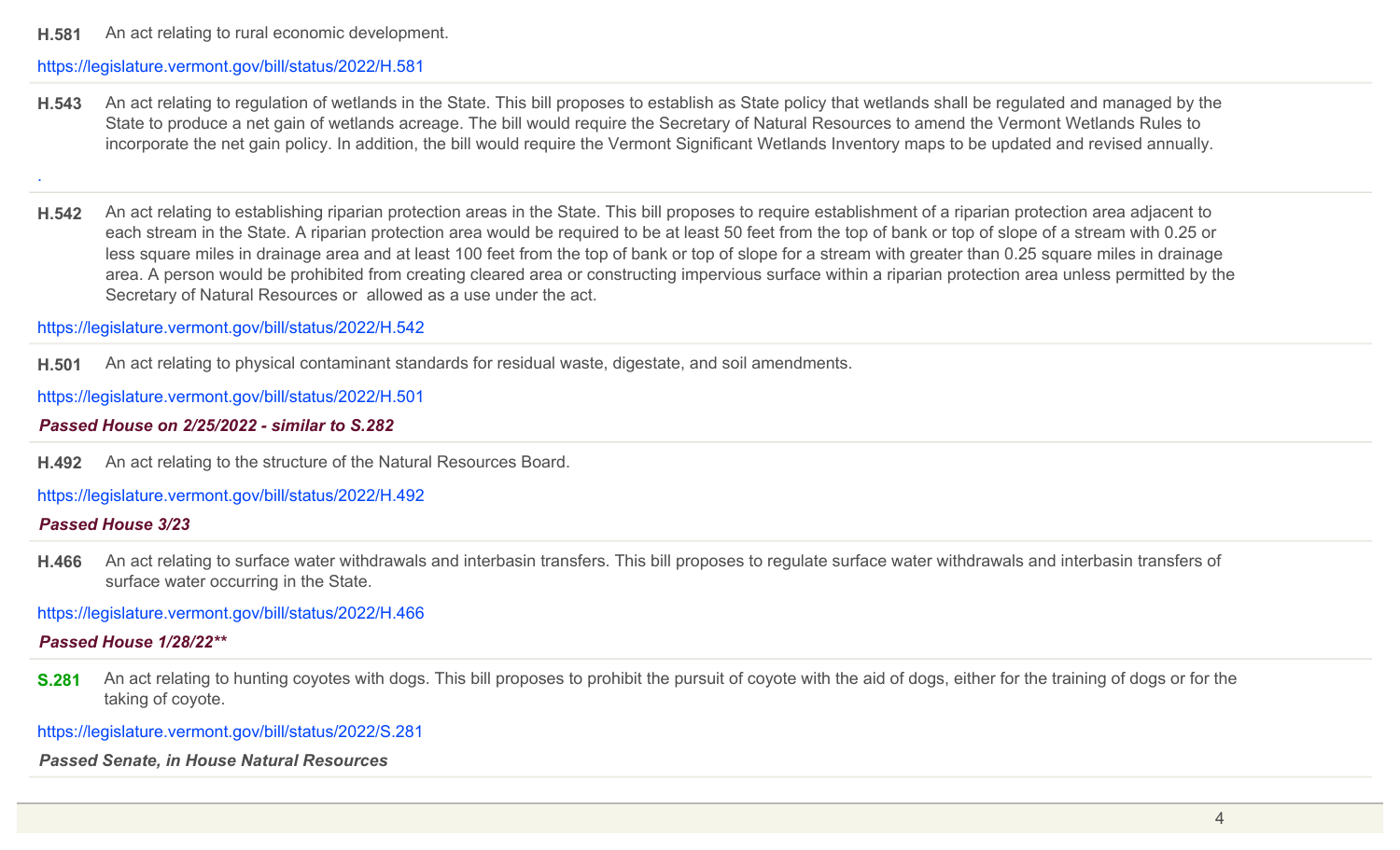**S.268** An act relating to the right to farm. This bill proposes to amend the right-to-farm law to provide that a farm or farm operation shall not be found to be a public or private nuisance under one or more of the following: the farm or farm operation existed before a change in the land use or occupancy in proximity to the farm, and if before that change in land use or occupancy of the farm, the farm or farm operation would not have been a nuisance; the farm or farm operation alleged to be a nuisance conforms to State and federal law; or the farm or farm operation has been conducting the agricultural activity at issue for two or more years prior to the date a nuisance action is commenced. The bill also would provide that if a farm or farm operation prevails in a nuisance suit brought against it, the court shall require the plaintiff to pay the actual amount of costs and expenses incurred by the farm or farm operation in defense, including attorney's fees.

#### https://legislature.vermont.gov/bill/status/2022/S.268

#### *Report due back in Senate Judiciary- testimony held in House Ag the week of March 29th*

**S.263** An act relating to supporting economic development. This bill proposes to encourage new workers to relocate to Vermont, to provide flexibility for Economic Recovery grants, to increase the capacity for the Capital Investment Program,to enable project-based tax increment financing districts, and to promote sustainable development and affordable housing.

https://legislature.vermont.gov/bill/status/2022/S.263

**S.259** An act relating to the reorganization, enhancement, and enforcement of animal welfare requirements in the State. This bill proposes to require the Secretary of Agriculture, Food and Markets to submit to the General Assembly a report regarding the reorganization, enhancement, and enforcement of animal welfare requirements in the State, including the establishment of an animal welfare division at the Agency of Agriculture, Food and Markets.

#### https://legislature.vermont.gov/bill/status/2022/S.259

**S.258** An act relating to amending the Required Agricultural Practices in order to address climate resiliency. This bill proposes to require the Secretary of Agriculture, Food and Markets to evaluate the sufficiency of the Required Agricultural Practices (RAPs) to determine if the requirements and practices under the RAPs are adequate to address increased and foreseeable climate change-induced precipitation in a manner that protects soil resources and prevents harmful or inefficient runoff of nutrient pollution to State waters.

https://legislature.vermont.gov/Documents/2022/Docs/BILLS/S-0258/S-0258%20As%20passed%20by%20the%20Senate%20Official.pdf

#### *Passed Senate 3/23*

**S.237** An act relating to surface water withdrawals and interbasin transfers. This bill proposes to regulate surface water withdrawals and interbasin transfers of surface water occurring in the State.

https://legislature.vermont.gov/bill/status/2022/S.237

**S.235** An act relating to Act 250 jurisdiction over agricultural businesses. This bill proposes to study the issue of how Act 250 jurisdiction should apply to agricultural businesses.

https://legislature.vermont.gov/bill/status/2022/S.235